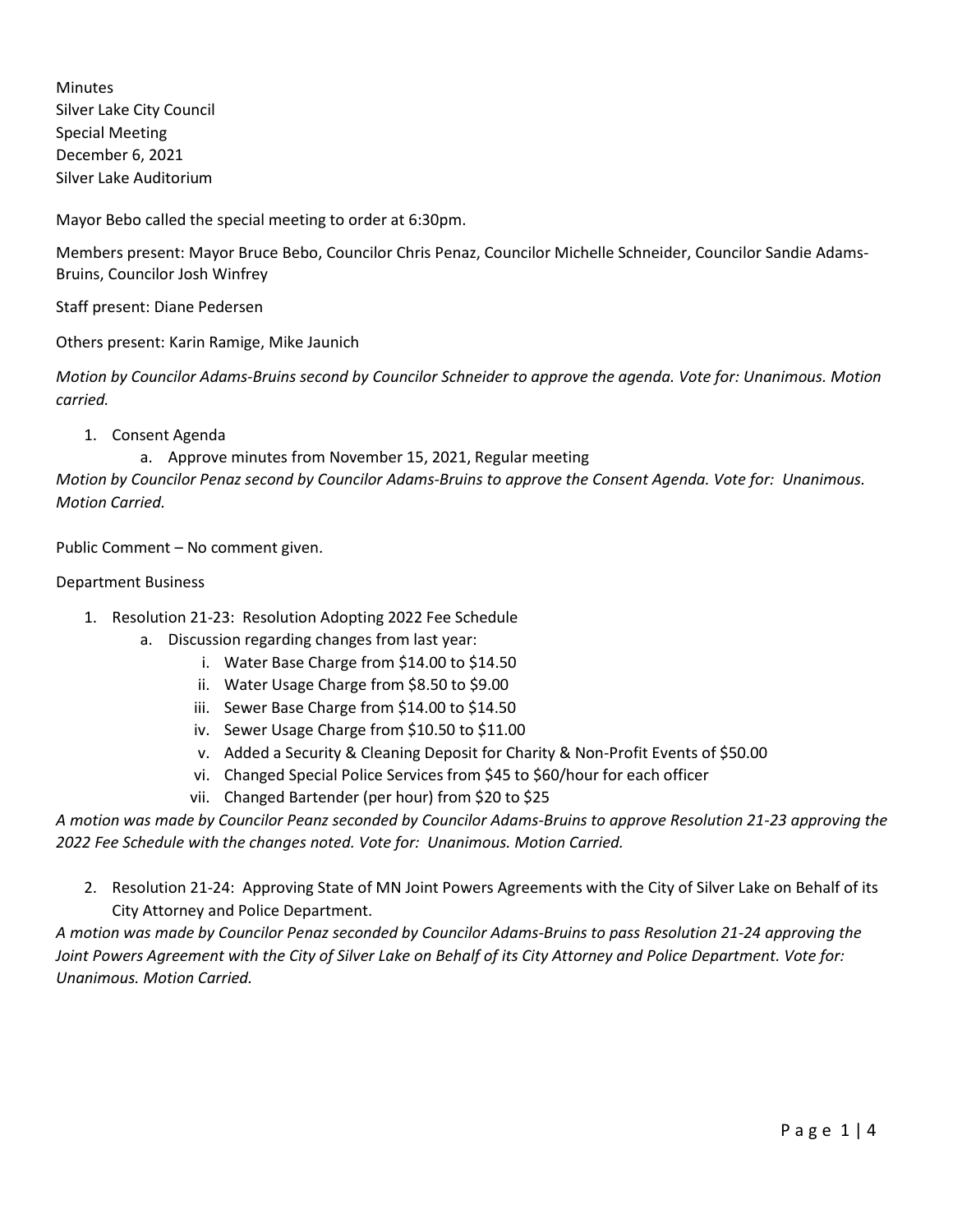- 3. Resolution 21-27: Resolution Amending Approved Assessments for Delinquent Utility Accounts and Other Work Performed by the City as Directed by City Code.
	- a. Discussion was held regarding the acceptance of late payments once the resolution to assess property tax has been approved by the city council. It was stated that once the council approves the list to be assessed, no late payments should be accepted because of the time spent preparing the information.

*A motion was made by Councilor Adams-Bruins seconded by Councilor Schneider to pass Resolution 21-27 Amending Approved Assessments to remove four addresses that paid their delinquent utility bill prior to the assessment being sent to the County Auditor. Vote for: Unanimous. Motion Carried.*

4. Resolution 21-28: Resolution to Accept the Redistribution of Unrequested Coronavirus Local Fiscal Recovery Fund Established under the American Rescue Plan Act.

*A motion was made by Councilor Penaz seconded by Councilor Adams-Bruins to pass Resolution 21-28 Accepting the Redistribution of Unrequested Coronavirus Local Fiscal Recovery Funds established under the American Rescue Plan Act. Vote for: Mayor Bebo, Councilor Penaz, Councilor Adams-Bruins, Councilor Schneider. Voted Against: Councilor Winfrey. Motion Carried.*

5. Resolution 21-29: Resolution Creating a Compensation Plan for Non-Elected Employees for 2022.

a. Discussion was held regarding reclassing Custodial Workers and Bartenders from Grade 10 to Grade 11. *A motion was made by Councilor Penaz seconded by Councilor Schneider to accept the upgrade of Custodial Workers and Bartenders from Grade 10 to Grade 11 on the Compensation Plan scale. Vote for: Unanimous. Motion Carried.*

b. Discussion was held regarding what step to move Bartenders to when moving them up a grade level. *A motion was made by Councilor Winfrey seconded by Councilor Schneider to recommend to the MLS Manager to start current employees at Grade 11 Level 2 on the 2022 Compensation Plan scale. Vote for: Unanimous. Motion Carried.*

*A motion was made by Councilor Winfrey seconded by Councilor Schneider to pass Resolution 21-29 Creating a Compensation Plan for Non-Elected Employees for 2022 at a 2.5% wage increase. Vote for: Unanimous. Motion Carried.*

6. Resolution 21-33: Resolution setting the Cost-of-Living Increase for 2022. *A motion was made by Councilor Winfrey seconded by Councilor Adams-Bruins to pass Resolution 21-33 Creating a Compensation Plan for Non-Elected Employees for 2022 with a 2.5% Cost-of-Living increase. Vote for: Unanimous. Motion Carried.*

7. Resolution 21-30: Resolution Designating Polling Place for 2022. *A motion was made by Councilor Schneider seconded by Councilor Penaz to pass Resolution 21-30 Designating the Polling Place for 2022 as the Silver Lake Auditorium. Vote for: Unanimous. Motion Carried.*

8. Resolution 21-34: Approving the Auction of a Tax Forfeited Parcel Located withing the City of Silver Lake. *A motion was made by Councilor Penaz seconded by Councilor Adams-Bruins to pass Resolution 21-34 to let the State of Minnesota Auction a Tax Forfeited Parcel at 204 Rice Ave located within the City of Silver Lake. Vote for: Mayor Bebo, Councilor Penaz, Councilor Adams-Bruins, Councilor Schneider. Voted Against: Councilor Winfrey. Motion Carried.*

9. Lead Bartender, Addie Kordell, was out on FMLA leave which ended November 30, 2021. Despite multiple invitations to meet with the city council, she has made no attempt to meet with them and request an extension of her medical leave or voice her desire to return to her position with the city. The council needs to determine if they wish to terminate her position as Lead Bartender and open it up for advertising to hire.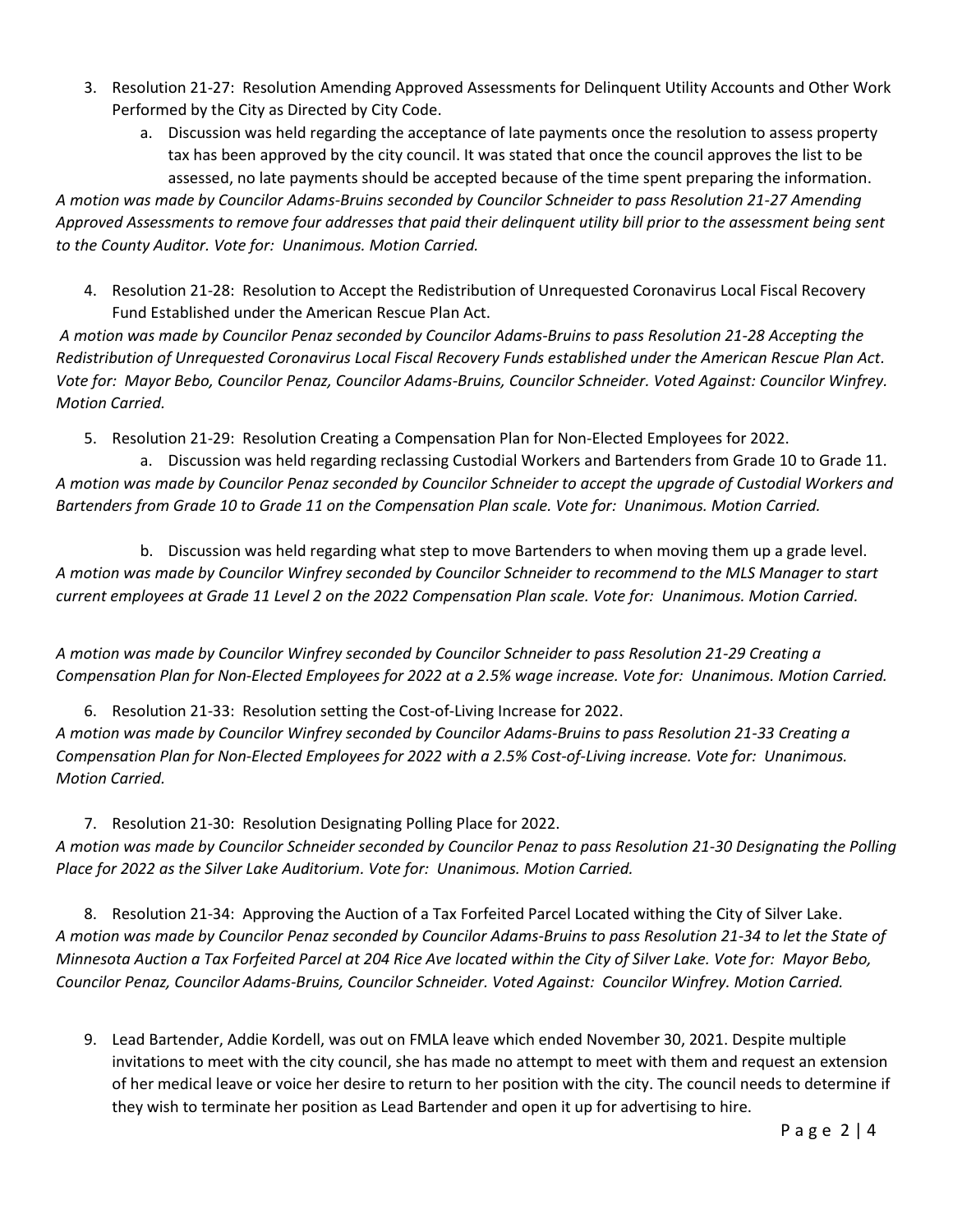*A motion was made by Councilor Penaz seconded by Councilor Schneider to terminate Lead Bartender, Addie Kordell, due to lack of communication with the city. Vote for: Unanimous. Motion Carried.*

## Old Business

- 1. Villager Apartment update
	- a. Mike Jaunich was present and stated that all inspections have been completed to the satisfaction of MNSPECT, including the broken truss in attic and all fire code violations.
	- b. Mike's projection for the two uninhabitable units is that he will complete one unit per year.
	- c. Mike plans on installing a security system to help all parties involved with security issues. He will connect with the Sheriff's department to make sure they know to keep him up to date with issues they learn of.
	- d. MNSPECT stated that they would allow occupancy of six of the eight units as all items on the list have been substantially completed and there are no safety concerns regarding the remaining details. There is a mechanical permit left to be inspected, but that is not part of the complaint. They were very impressed that all items needing to be addressed were completed in a timely manner. Their recommendation is to issue a temporary certificate of occupancy for the six units that will have to be reissued every 180 days (6 months). Once the two unoccupied units are completed, a full certificate of occupancy would be issued. Any open permits need to be completed prior to issuing the temporary certificate of occupancy, and the only outstanding one is the mechanical permit for piping that needs to be brought up to code.
	- e. The two uninhabitable units, according to city ordinance 2.59c, must be placarded as unfit for human habitation. This should be taken care of by the building inspector, Dale Kosek.
	- f. City Ordinance 2.62 Conduct on Licenses Premises states that it is the responsibility of the Owner or property manager, with the assistance of local law enforcement, to take appropriate action regarding tenant conduct.

g. Ordinance 2.63 states that the Fire Chief must be granted access to complete necessary inspections. *A motion was made by Councilor Penaz seconded by Councilor Schneider to issue a temporary certificate of occupancy for six units located at 104 Grove Ave, Villager Apartments, with reinspection to be completed in six months. Vote for: Unanimous. Motion Carried.*

- 2. 2022 Budget
	- a. Discussion regarding council wages staying the same as last year, and they are. There was a slight change from 2020 to 2021.
	- b. Discussion regarding 80% increase in Public Works Repairs & Maintenance/Equipment. That is due to 1/3 of the cost of payloader tires being coded there. The other 2-3 is coded under Snow & Ice Control Repairs & Maintenance/Equipment. Total cost is \$12,000.
	- c. Pool Operating Supplies increase is for the summer rec salt sales that are now being run through the Participant Recreation program.
	- d. Liquor Store is budgeting for a surplus of \$10,107 before the transfer of \$10,000 to the general fund.

## New Business

1. Application for Club License for American Legion Post 141

 *A motion was made by Councilor Winfrey seconded by Councilor Adams-Bruins to approve the Liquor License for the American Legion Post 141. Vote for: Unanimous. Motion Carried.*